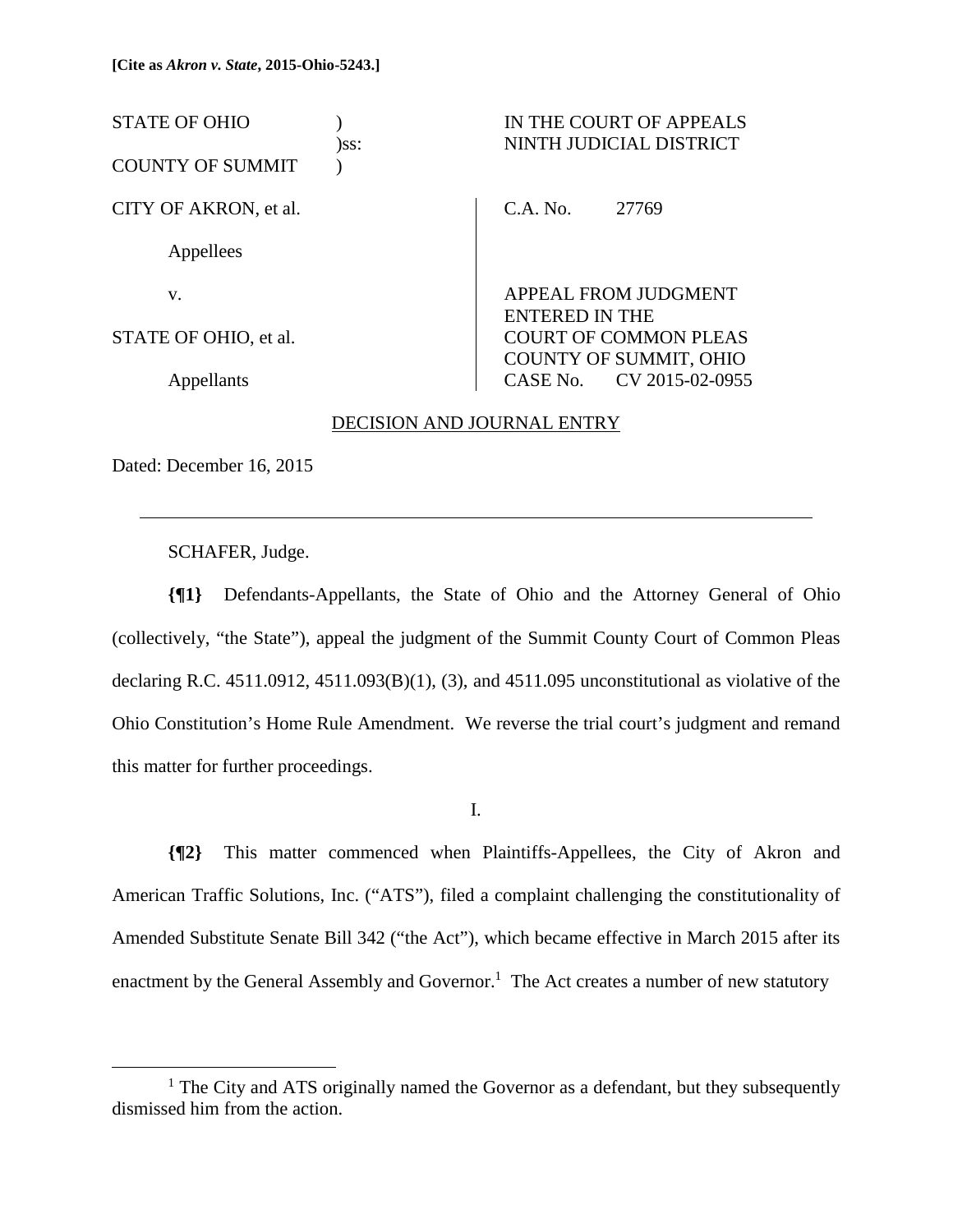provisions regarding local authorities' use of traffic law photo-monitoring devices to issue tickets for traffic violations. These new provisions have been codified in R.C. Chapter 4511. and a number of them affect Akron's use of traffic law photo-monitoring devices, which was authorized by the City's adoption of Akron Codified Ordinance ("A.C.O.") 79.01 in 2005. After adopting A.C.O. 79.01, the City entered into a contract with Nestor Traffic Systems, Inc. whereby Nestor installed and operated the traffic law photo-monitoring devices. ATS subsequently bought Nestor and has assumed all of Nestor's rights and obligations under the contract. ATS receives a fee for each ticket that is issued for a violation captured by the City's traffic law photo-monitoring devices.

**{¶3}** The City's and ATS's original complaint asserted three alternative requests for declaratory judgment. The first request was for a declaration that the Act, in its entirety, is unconstitutional since it violates the Home Rule Amendment of the Ohio Constitution. The second request was for a declaration that "certain" provisions of the Act are unconstitutional since they violate the Home Rule Amendment of the Ohio Constitution and are severable from the remaining provisions of the Act. And, the third request was for a declaration that the Act, in its entirety, is unconstitutional since it violates the contract clauses found in both the United States Constitution and the Ohio Constitution.

**{¶4}** Before the State filed a responsive pleading, the City and ATS moved for summary judgment on their two Home Rule-based claims. Neither their motion for summary judgment nor their memorandum in support indicated which provisions of the Act they viewed as severable. Rather, the filings focused on the constitutionality of the Act in its entirety. The State responded with their own motion for summary judgment and a brief in opposition to the City's and ATS's motion.

2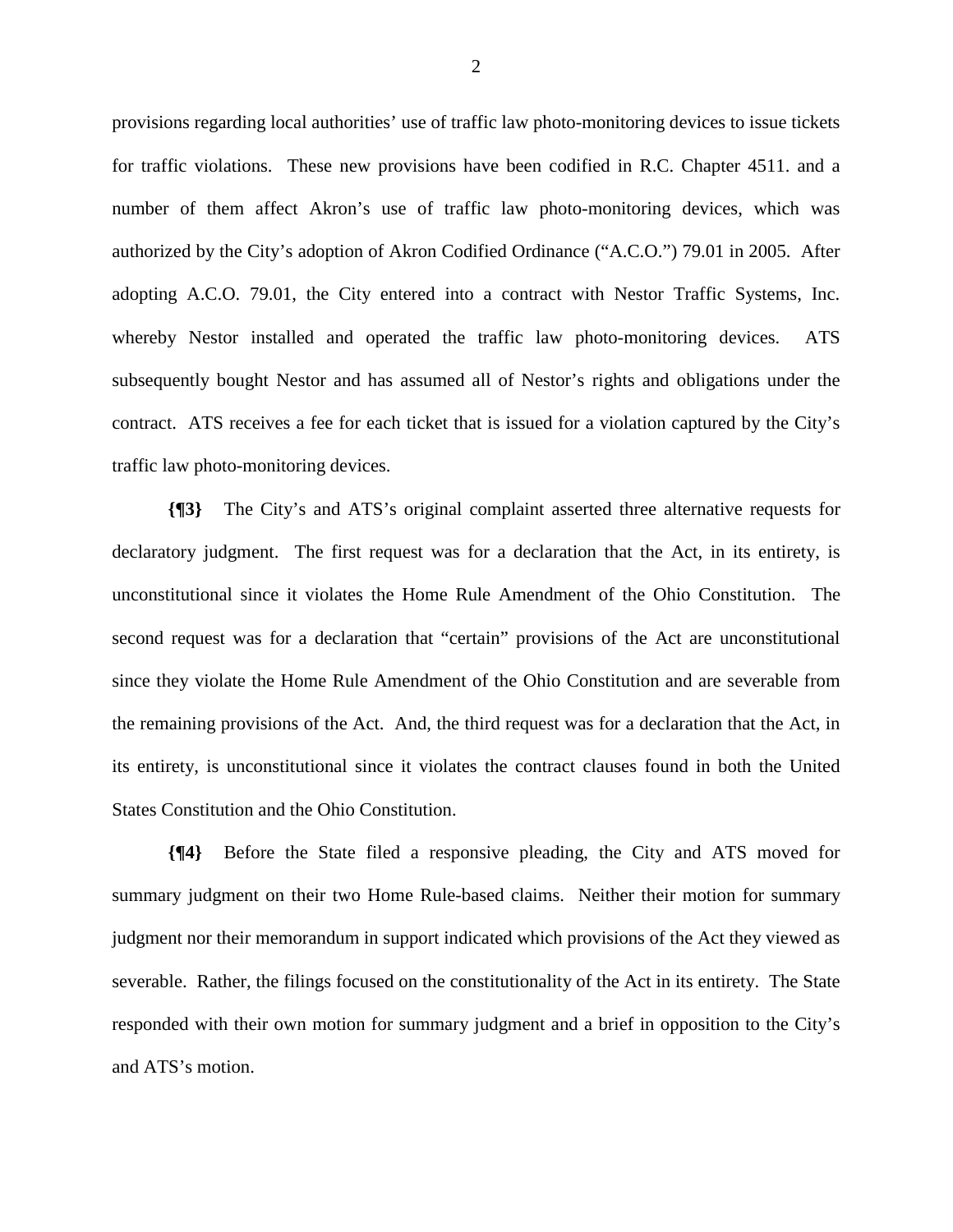**{¶5}** The City and ATS subsequently filed an amended complaint that included the same Home Rule claims as those asserted in the original complaint. However, the amended complaint did not include the claim based on the contract clauses of the United States Constitution and Ohio Constitution. Like the original complaint, the amended complaint's claims were asserted in the alternative. The State filed an answer to the amended complaint on April 7, 2015.

**{¶6}** On April 10, 2015, the trial court granted the City's and ATS's motion for summary judgment "as to R.C. 4511.093(B)(1) and (3), R.C. 4511.095, and R.C. 4511.0912[.]" Accordingly, it declared that these provisions were unconstitutional. The trial court also denied the State's motion for summary judgment. The trial court's judgment entry further stated that the judgment was "a final appealable order and there [was] no just reason for delay."

**{¶7}** The State filed this timely appeal, presenting two assignments of error for our review. To facilitate our analysis, we elect to address the State's assignments of error together.

II.

# **Assignment of Error I**

**The trial court erred in holding that portions of Amended Senate Bill 342 ("Am.Sub.S.B. No. 342") purport only to limit municipal powers and are not general police, sanitary or similar regulations, and thus finding those portions are not general laws as set forth in** *Canton v. State***, 95 Ohio St.3d 149, 2002-Ohio-2005, 766 N.E.2d 963.** 

#### **Assignment of Error II**

**The trial court erred in holding that portions of Am.Sub.S.B. No. 342 do not prescribe a rule of conduct on citizens generally, and thus finding those portions are not general laws as set forth in** *Canton***.** 

**{¶8}** In its assignments of error, the State argues that the trial court erred in determining that R.C. 4511.0912, 4511.093(B)(1), (3), and 4511.095 violate the Home Rule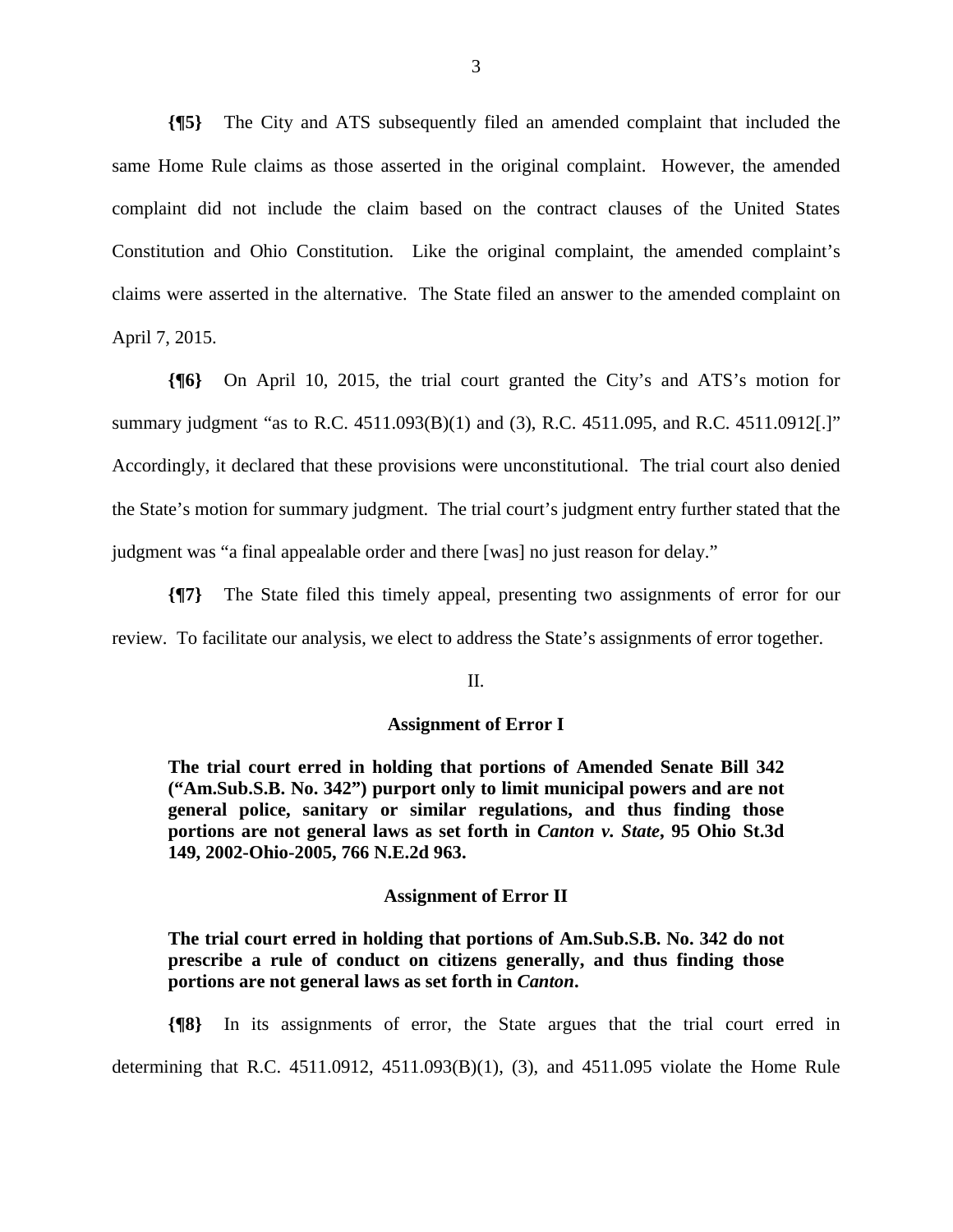Amendment and are unconstitutional. As a result, the State contends that the trial court erred in granting the City's and ATS's motion for summary judgment and in denying the State's crossmotion. We do not reach the merits of this contention since we determine that the trial court erred in ruling on the parties' cross-motions for summary judgment without first applying the presumption of constitutionality that is afforded to all legislative enactments and without first engaging in a severance analysis.

#### **A. Summary Judgment Standard**

**{¶9}** We review a trial court's ruling on a motion for summary judgment de novo. *Grafton v. Ohio Edison Co.*, 77 Ohio St.3d 102, 105 (1996). Summary judgment is only appropriate where (1) no genuine issue of material fact exists; (2) the movant is entitled to judgment as a matter of law; and (3) the evidence can only produce a finding that is contrary to the non-moving party. Civ.R. 56(C). Before making such a contrary finding, however, a court must view the facts in the light most favorable to the non-moving party and must resolve any doubt in favor of the non-moving party. *Murphy v. Reynoldsburg*, 65 Ohio St.3d 356, 358-359 (1992).

**{¶10}** Summary judgment consists of a burden-shifting framework. To prevail on a motion for summary judgment, the moving party must first be able to point to evidentiary materials that demonstrate there is no genuine issue as to any material fact, and that the moving party is entitled to judgment as a matter of law. *Dresher v. Burt*, 75 Ohio St.3d 280, 293 (1996). Once a moving party satisfies its burden for summary judgment with sufficient evidence, the non-moving party may not rest on the mere allegations or denials of the pleadings, but must carry the reciprocal burden of setting forth sufficient facts demonstrating a genuine triable issue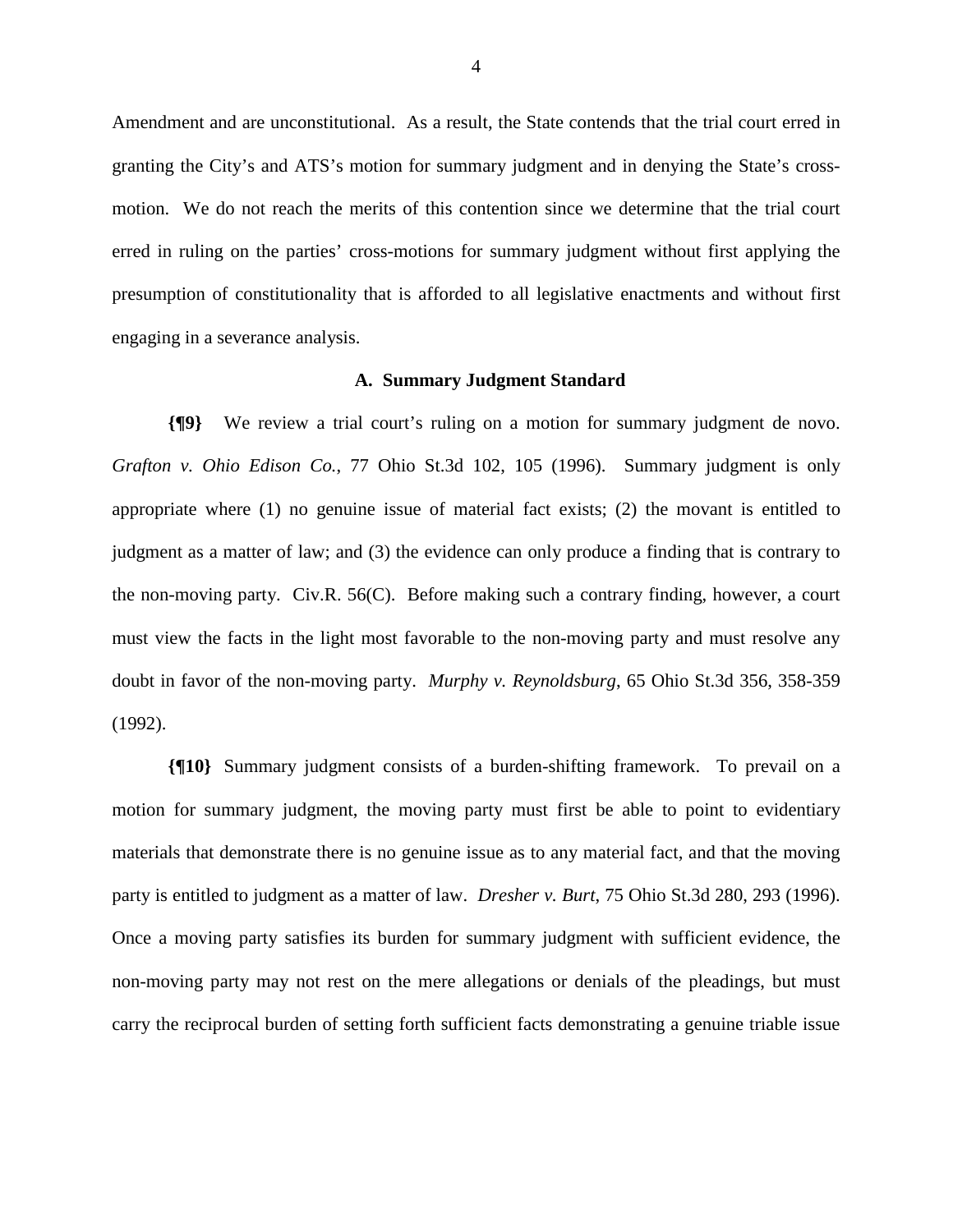exists for trial. Civ.R. 56(E); *State ex rel. Zimmerman v. Tompkins*, 75 Ohio St.3d 447, 449 (1996).

### **B. The Trial Court Did Not Apply the Presumption of Constitutionality**

**{¶11}** All acts of the General Assembly are entitled to a "strong presumption of constitutionality." *State v. Romage*, 138 Ohio St.3d 390, 2014-Ohio-783, ¶ 7. To overcome the presumption of constitutionality, the party challenging the statute must prove "beyond a reasonable doubt that the statute is unconstitutional." *Wilson v. Kasich*, 134 Ohio St.3d 221, 2012-Ohio-5367, ¶ 18. "The necessity for a court adhering to this time-honored presumption is that it prohibits one branch of state government from encroaching on the duties and prerogatives of another." *State v. Renalist, Inc.*, 56 Ohio St.2d 276, 278 (1978). Accordingly, it is reversible error for a trial court to fail to apply the presumption of constitutionality before declaring that a legislative enactment is unconstitutional. *See State v. Barnes*, 9th Dist. Lorain Nos. 13CA010502, 13CA010503, 2014-Ohio-2721, ¶ 10 (reversing trial court's judgment that R.C.  $2950.99(A)(2)(b)$  was unconstitutional since "the [trial] court appeared to focus solely on legislative intent and disregarded the presumption of constitutionality"); *N. Olmsted v. N. Olmsted Land Holdings, Ltd.*, 137 Ohio App.3d 1, 7 (8th Dist.2000) (reversing trial court's judgment declaring municipal ordinance unconstitutional since the trial court failed to apply the presumption of constitutionality); *F.M.D. Ltd. Partnership v. Medina*, 9th Dist. Medina No. 2755-M, 1999 WL 66201, \* 2 (Feb. 9, 1999) (reversing trial court's judgment declaring municipal ordinance unconstitutional since "it [was] unclear from the record whether the trial court properly adhered to [the presumption of constitutionality] and made a finding beyond a reasonable doubt that the ordinance was unconstitutional").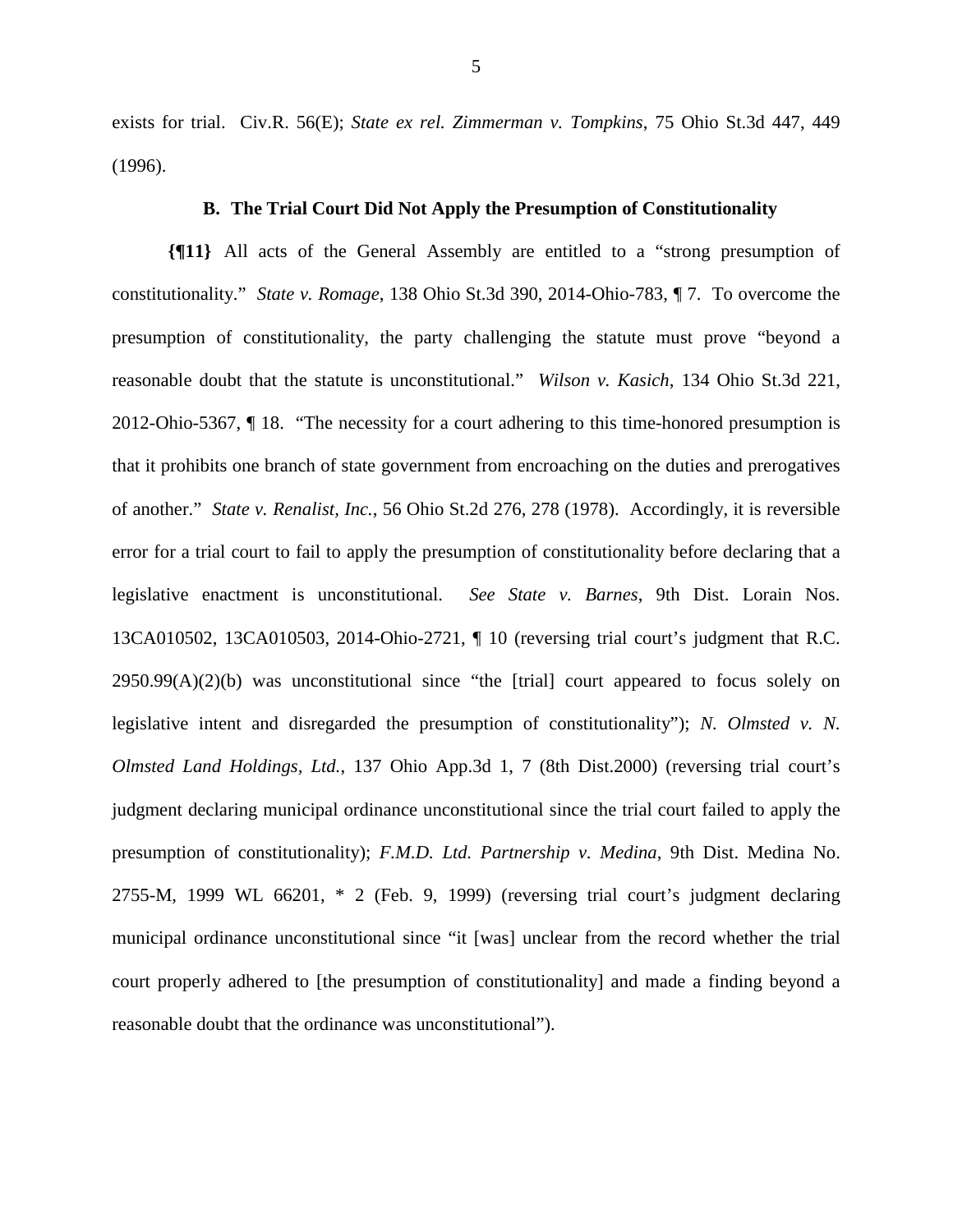**{¶12}** Here, the trial court's judgment entry ruling on the parties' cross-motions for summary judgment never referred to the presumption of constitutionality. The judgment entry also fails to make a finding that R.C. 4511.0912, 4511.093(B)(1), (3), and 4511.095 are unconstitutional beyond a reasonable doubt. Consequently, we conclude that the trial court failed to apply the necessary first principle that is implicated in all challenges to legislative enactments' constitutionality – the presumption that the challenged enactment is constitutional. *See Morris v. Savoy*, 61 Ohio St.3d 684, 695 (1991) (Holmes J., dissenting in part and concurring in part) ("The first general principle which this court must adhere to in this, or in any other, legal review of the constitutionality of a legislative enactment is the firmly established rule that legislative acts enjoy a strong presumption of constitutionality and that any doubts must be resolved in favor of the statute."). This constituted reversible error and we remand this matter for the trial court to apply the presumption of constitutionality in the first instance.

### **C. The Trial Court Failed to Engage in a Severance Analysis**

**{¶13}** The trial court's failure to apply the presumption of constitutionality does not end our analysis. We must also assess whether the trial court properly determined that R.C. 4511.0912, 4511.093(B)(1), (3), and 4511.095 are severable from the remaining provisions of the Act. It is well-settled that under certain circumstances, a court may sever the unconstitutional portions of a legislative enactment and allow the other provisions of the enactment to remain standing. *See State ex rel. Ohio AFL-CIO v. Voinovich*, 69 Ohio St.3d 225, 230 (1994) (determining that certain provisions of Am.Sub.H.B. No. 107 violated the Ohio Constitution's one-subject rule and severing those unconstitutional provisions from the bill while allowing the other provisions to remain); *see also* R.C. 1.50 ("If any provision of a section of the Revised Code \* \* \* is held invalid, the invalidity does not affect other provisions \* \* \* which can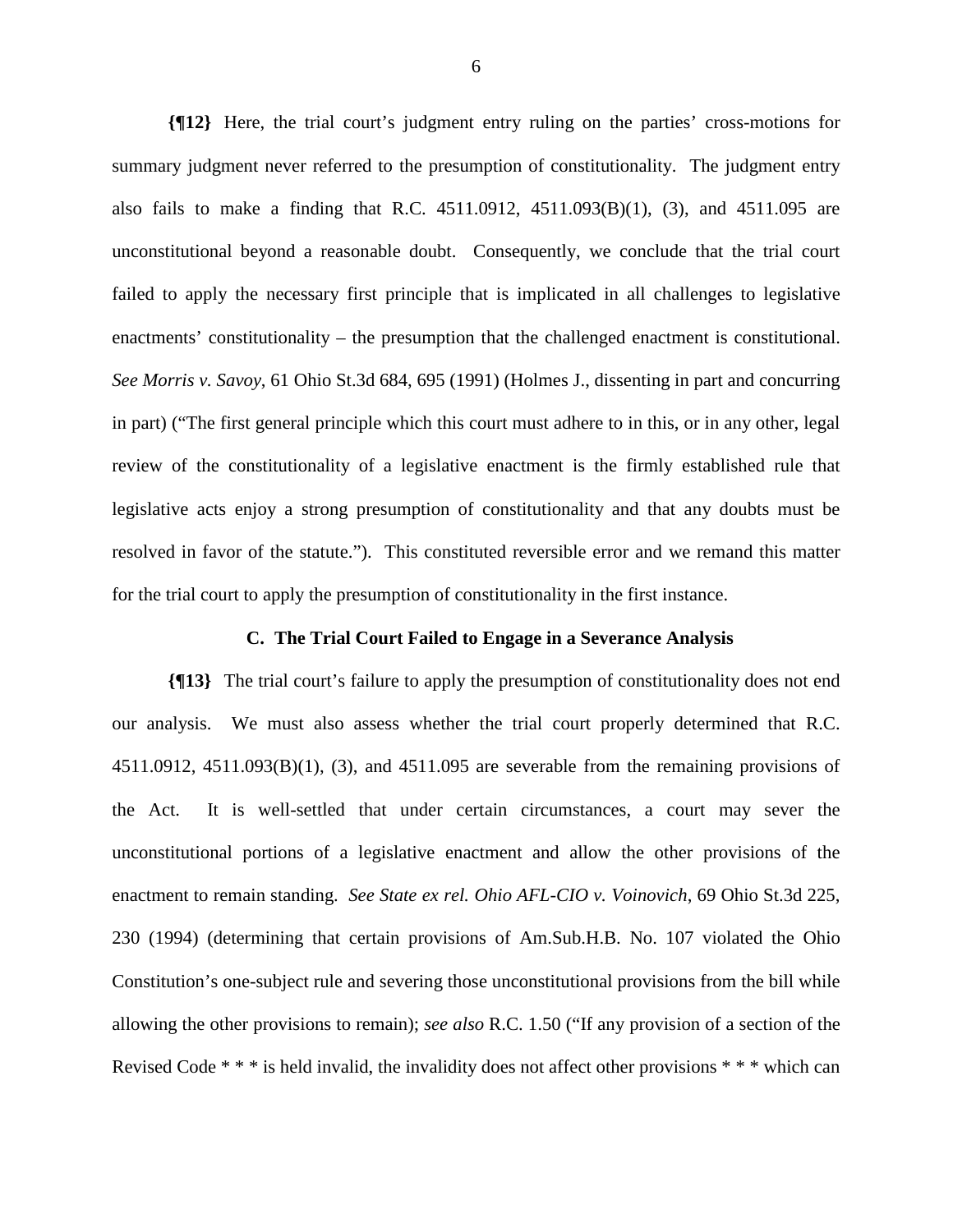be given effect without the invalid provision  $* * *$ , and to this end the provisions are severable."). "Severance is suitable, however, only if it satisfies our well-established standard." *Cleveland v. State*, 138 Ohio St.3d 232, 2014-Ohio-86, ¶ 18. The Supreme Court of Ohio has adopted a severance test that requires courts to answer three questions:

"'(1) Are the constitutional and unconstitutional parts capable of separation so that each may be read and may stand by itself? (2) Is the unconstitutional part so connected with the general scope of the whole as to make it impossible to give effect to the apparent intention of the Legislature if the clause or part is stricken out? (3) Is the insertion of words or terms necessary in order to separate the constitutional part from the unconstitutional part, and to give effect to the former only?"

*Id*. at ¶ 19, quoting *Geiger v. Geiger*, 117 Ohio St. 451, 466 (1927), quoting *State v. Bickford*, 28 N.D. 36 (1913), paragraph nineteen of the syllabus. "Severance is only appropriate when the answer to the first question is yes and the answers to the second and third questions are no." *Romage*, 138 Ohio St.3d 390, 2014-Ohio-783, at ¶ 15.

**{¶14}** Here, the City's and ATS's complaint does not explicitly state what provisions of the Act they consider to be severable; it simply states that "certain" provisions may be severable. The City's and ATS's motion for summary judgment also fails to identify which specific provisions of the Act are unconstitutional and severable. Moreover, the trial court's judgment entry contains no reference to the severance test promulgated by the Ohio Supreme Court. Indeed, there is no indication in the record how or why the trial court even identified R.C. 4511.0912, 4511.093(B)(1), (3), and 4511.095 as provisions in the Act that were severable. This failure to apply the mandated severance test was erroneous and we remand this matter for the trial court to engage in the necessary analysis in the first instance. *See State v. Hochhausler*, 76 Ohio St.3d 455, 464 (1996) ("Prior to severing a portion of a statute, [a court] must first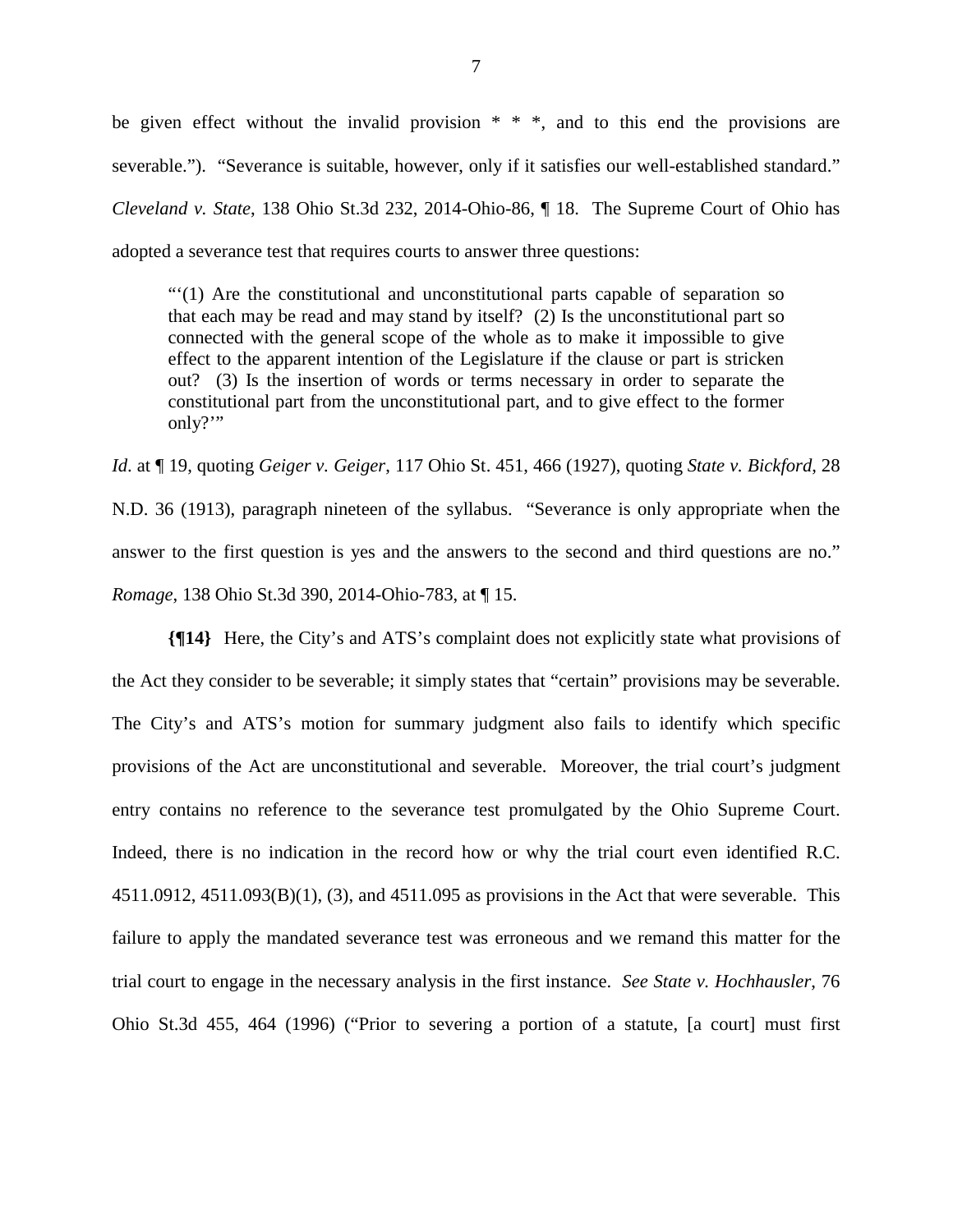determine that the severa[nce] will not fundamentally disrupt the statutory scheme of which the unconstitutional provision is a part.").

**{¶15}** In sum, the trial court erred in granting the City's and ATS's motion for summary judgment and in denying the State's motion for summary judgment without first applying the presumption of constitutionality and engaging in the necessary severance test. As a result, we reverse the trial court's judgment and remand this matter for it to apply the presumption of constitutionality and the necessary severance test in the first instance and conduct any other proceedings that are consistent with this opinion. We decline to address the merits of the State's assignments of error and we do not express any opinion as to whether the Act, in whole or in part, is constitutional, or as to whether R.C. 4511.0912, 4511.093(B)(1), (3), and 4511.095 are severable from the remaining provisions of the Act.

#### III.

**{¶16}** In light of the foregoing, we reverse the judgment of the Summit County Court of Common Pleas and remand this matter for further proceedings consistent with this opinion.

 $\overline{a}$ 

Judgment reversed, and cause remanded.

There were reasonable grounds for this appeal.

 We order that a special mandate issue out of this Court, directing the Court of Common Pleas, County of Summit, State of Ohio, to carry this judgment into execution. A certified copy of this journal entry shall constitute the mandate, pursuant to App.R. 27.

 Immediately upon the filing hereof, this document shall constitute the journal entry of judgment, and it shall be file stamped by the Clerk of the Court of Appeals at which time the